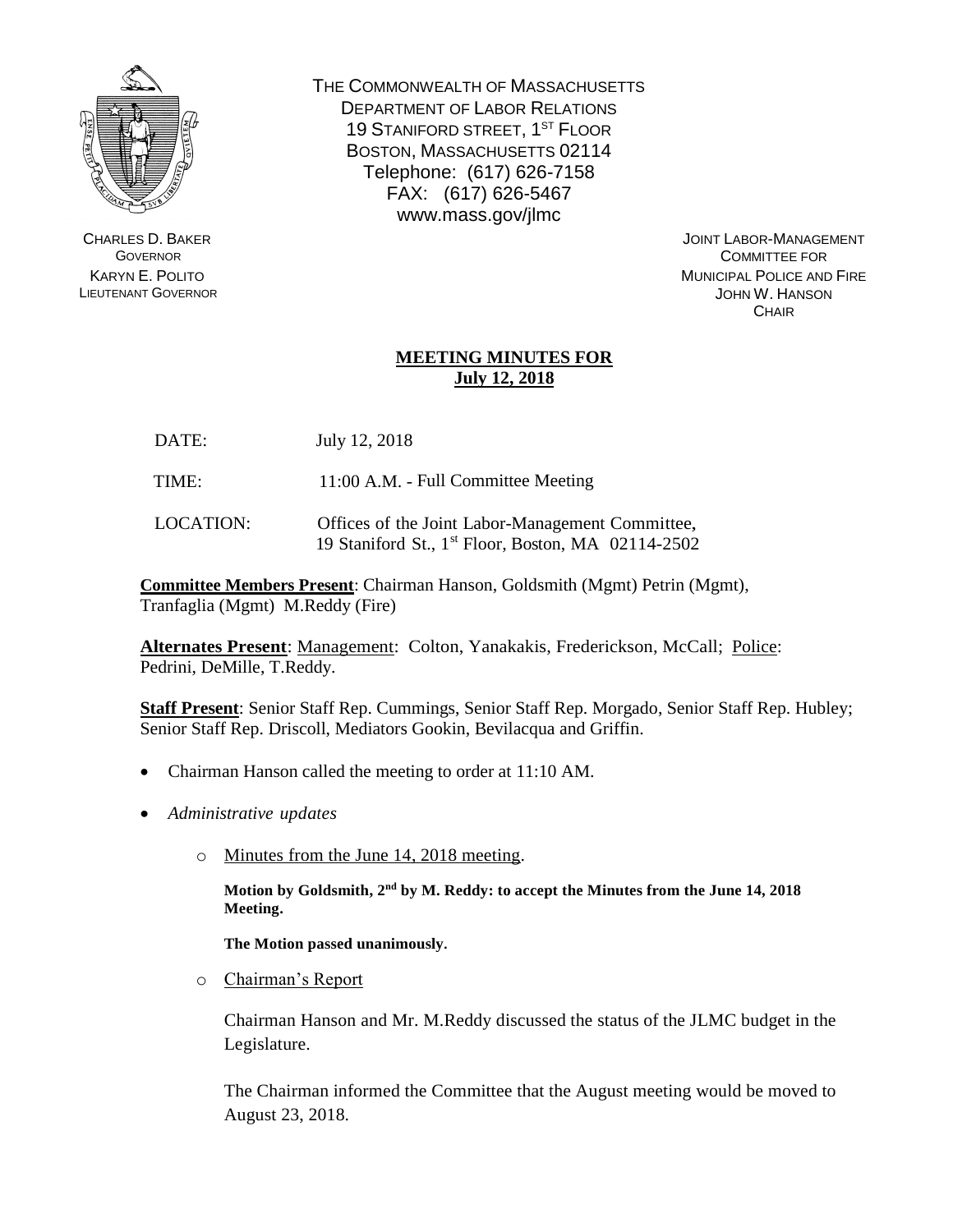*Petition, Jurisdiction and Awaiting Funding List (AFL) Cases:*

## **Case Number Organization Mediator/Sr. Staff Topic/Vote/Action**

18-6566 Hudson Fire HB,JOEH,DJM Vote to take Jurisdiction

Ms. Bevilacqua briefed the Committee on the status of the case.

**Motion by M.Reddy, second by Goldsmith: to take jurisdiction in the case of International Association of Fire Fighters, Local 1713 and the Town of Hudson, 18-JLM-6566.** 

**The motion passed unananimously.** 

**Motion by M.Reddy, second by Goldsmith: to assign the following Committee members to the case of International Association of Fire Fighters, Local 1713 and the Town of Hudson, 18-JLM-6566. Cross for Fire and Johnson for Management or substitutes as so designated by the Fire and Management Chairs and, if so-required, approved by the Chair of the Group.** 

**The Motion passed unanimously.**

18-6591 Bellingham Fire JG,JOEH,DJM Vote to take Jurisdiction

Mr. Griffin briefed the Committee on the status of the case.

**Motion by M.Reddy, second by Goldsmith: to take jurisdiction in the case of Bellingham Permanent Firefighters, Local 2071 and the Town of Bellingham, 18-JLM-6591.**

**The motion passed unananimously.** 

**Motion by M.Reddy, second by Goldsmith: to assign the following Committee members to the case of Bellingham Permanent Firefighters, Local 2071 and the Town of Bellingham, 18-JLM-6591. Cross for Fire and Craver for Management or substitutes as so designated by the Fire and Management Chairs and, if so-required, approved by the Chair of the Group.**

**The Motion passed unanimously.**

18-6605 Beverly Fire HB,JOEH,DJM Vote to Jurisdiction

Ms. Bevilacqua briefed the Committee on the status of the case.

**Motion by M.Reddy, second by Goldsmith: to take jurisdiction in the case of International Association of Firefighters, Local 1669 IAFF and the City of Beverly, 18-JLM-6605.**

**The motion passed unananimously.** 

**Motion by M.Reddy, second by Goldsmith: to assign the following Committee members to the case of International Association of Firefighters, Local 1669 IAFF and the City of Beverly, 18-JLM-6605. M.Reddy for Fire and Tranfaglia for Management or substitutes as so designated by the Fire and Management Chairs and, if so-required, approved by the Chair of the Group.**

**The Motion passed unanimously.**

18-6644 Oak Bluffs Fire EF,JOEH,GD Vote to Jurisdiction

Mr. Hanson and Mr. Driscoll briefed the Committee on the statusof the case. Mr. Driscoll read into the record that the Town of Oak Bluffs objects to the Committee's jurisdiction in this case and to the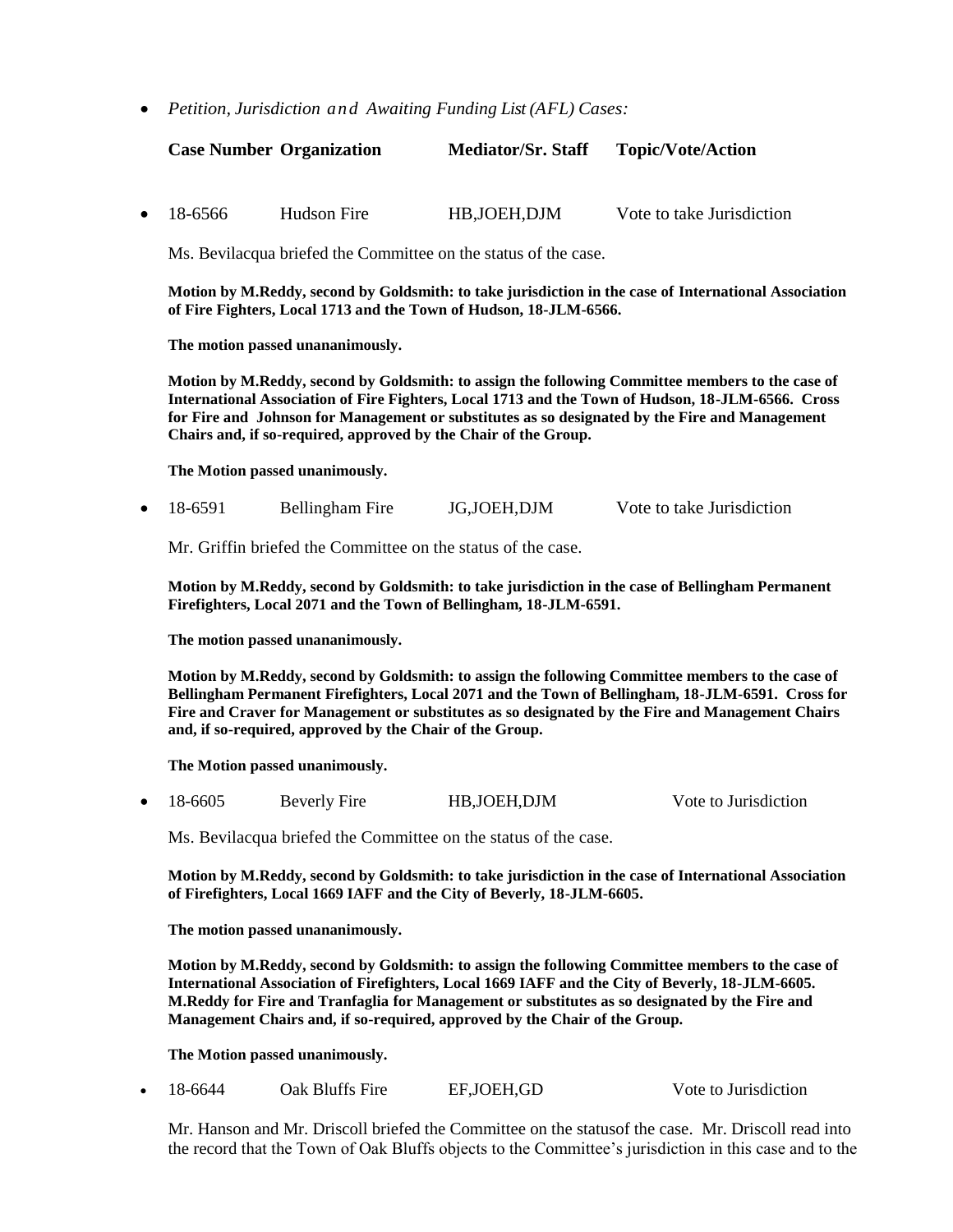extent that the Town cooperates with the Committee at all in this matter, it does not waive its objection and reserves all rights.

**Motion by M.Reddy, seconded by Goldsmith for purposes of discussion: to take jurisdiction in the case of Oak Bluffs Professional Firefighters and Paramedics, IAFF and the Town of Oak Bluffs, 18-JLM-6644.**

The Committee discussed the Motion and then a brief recess followed. The meeting resumed with further discussion. Then, Ms. Goldsmith offered the following amendment to the previous motion.

**Amendment to the Main Motion by Goldsmith, second by Hanson: to take jurisdiction in the case of Oak Bluffs Professional Firefighters and Paramedics, IAFF and the Town of Oak Bluffs, 18-JLM-6644, with the understanding that no action shall be taken beyond committee level mediation without a determination by the Committee of the applicability of Chapter 589 of the Acts of 1987 to this matter and further vote of the Committee.**

**The Amendment to the Main Motion passed by a 2-1 margin with M.Reddy opposed.**

**On the question of the Amended Motion, the Committee voted unanimously.**

**Motion by M.Reddy, second by Goldsmith: to assign the following Committee members to the case of Oak Bluffs Professional Firefighters and Paramedics, IAFF and the Town of Oak Bluffs, 18-JLM-6644. M.Reddy for Fire and Francis for Management or substitutes as so designated by the Fire and Management Chairs and, if so-required, approved by the Chair of the Group.**

17-6299 Townsend Police HB,DC,DJM Move to AFL

**Motion by Pedrini, second by Goldsmith: to move this case to the Awaiting Funding List.**

**The Motion passed unanimously.**

17-6002 Newton Police Superiors EF,GD,DC Change of Comm. Member

Mr. Pedrini briefed the Committee.

**Motion by Pedrini, second by Goldsmith: to substitute Mike Perreira as the Police Committee Member on this case.** 

17-6139 Brookline Police CG,DC,DJM Vote to 3(a)

Mr. Morgado briefed the Committee.

**Motion by Pedrini, Second by Goldsmith: to find that the issues involving the successor collective bargaining agreement, in the matter of the Brookline Police Union and the Town of Brookline, JLM-17-6139 have remained unresolved for an unreasonable period of time resulting in the apparent exhaustion of the process of collective bargaining, and that the Committee vote to hold a hearing pursuant to Section 1, subsection 3(a), as set forth in Chapter 589 of the Acts of 1987, with the panel members consisting of Larry Calderone (Labor) and Andrew Flanagan (Management), or other Committee members and/or senior staff that may be substituted as necessary by the respective Labor and/or Management Chairs pursuant to the rules, policies, and procedures of the Committee, and any other applicable provisions of law, with said panel to be chaired by John Hanson.**

**Voted Unanimously**

17-6170 Falmouth Patrol JG,GD,JH Vote to 3(a)

Mr. Griffin briefed the Committee.

**Motion by Pedrini, Second by Goldsmith: to find that the issues involving the successor collective bargaining agreement, in the matter of the Falmouth Police Patrolmen's Association, MCOP, and the Town of Falmouth, JLM-**